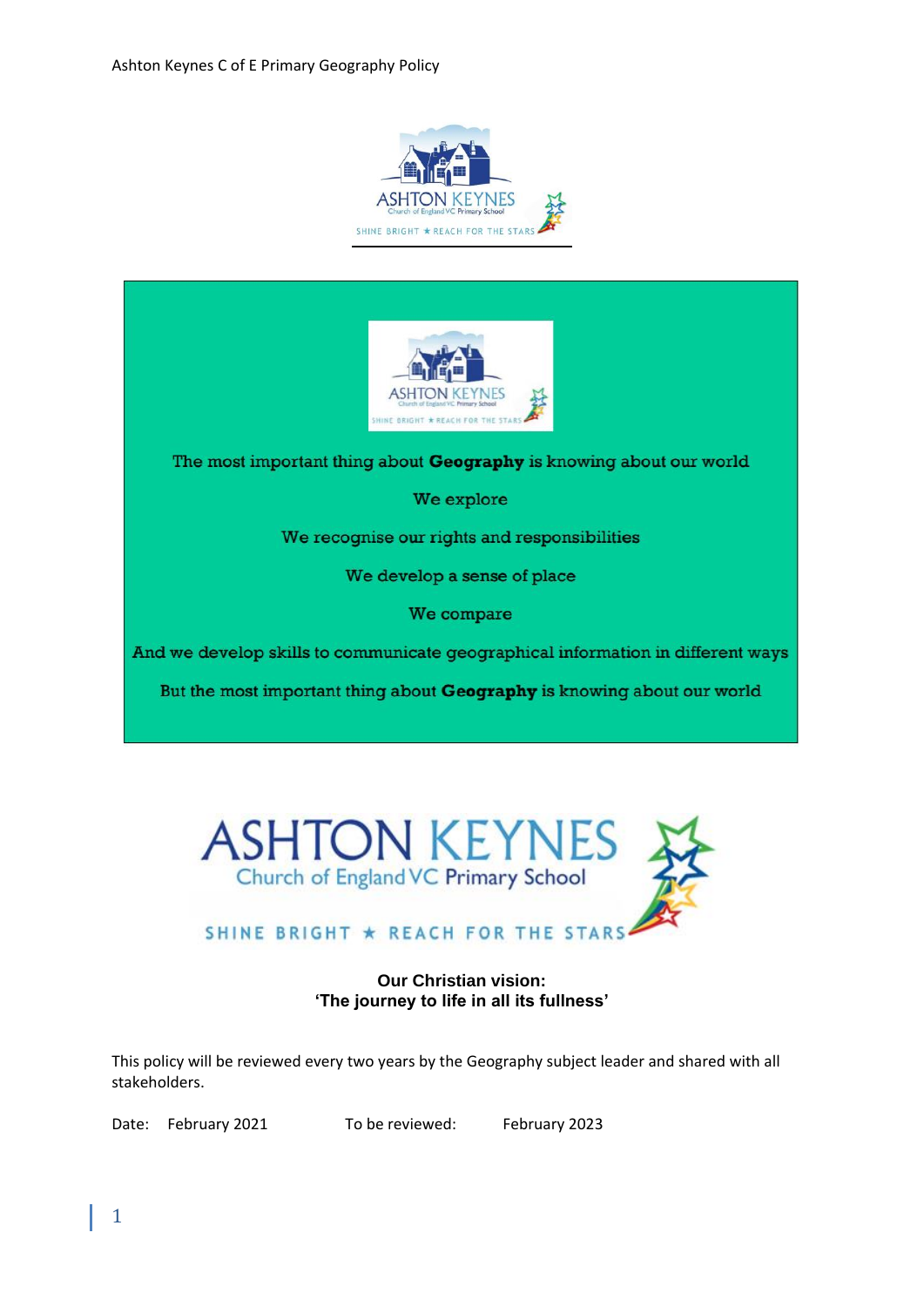### **Our vision for Geography at Ashton Keynes Primary School:**

The teaching and learning of Geography should aim to help pupils make sense of their surroundings and of the wider world. It should provoke questions and answers about the natural and human-influenced worlds and use a variety of skills to allow pupils to develop their own perspectives and views.

Termly and half termly topics give scope for cross curricular work to develop investigative skills and understanding of place and the environment worldwide. It I also hoped that the Geography curriculum at AKPS will inform and nurture understanding in pupils so they are better prepared to consider environmental and cultural issues later in their lives.

Geography forms links with other curricular areas, which inspire pupils to consider their own place in the world, their values, and their rights and responsibilities to other people and the environment. Where appropriate, links to Global Advocacy are made to empower children to become active global citizens.

# **Our impact:**

We have a range of ways to find out what the children know. At the beginning of each topic taught, children complete a Cold Task where they are asked to answer a 'Big Question' on the topic to identify and address any misconceptions. From this Cold Task, we tailor our teaching based on what the children already know and still need to discover. We also choose 'Experts' (KS2) and 'Detectives' (KS1) based on their responses to the Big Question and these children are given the opportunity to research their area and present to the class as a lesson starter.

Following this, all children then create a Glossary of key vocabulary which forms a non-negotiable spelling list they are able to refer back to throughout the topic. Each child is also given a Knowledge Mat, which has key facts, dates and figures for the children to use throughout the series of lessons to support their learning.

At the end of a topic the children then answer the same 'Big Question' as a HOT task to enable both the teacher and the child to see the progress made. We observe children during independent activities to see their understanding of what has been taught and ask question to further deepen their understanding and thinking skills. Relevant, purposeful discussion and questioning as a whole class, or in groups or pairs, is wholeheartedly encouraged.

Monitoring in Geography includes regular book looks, lesson observations and/or learning walks, providing opportunities for pupil voice and analysing data. We do this in order to ensure correct curriculum coverage, share good practise, encourage a high quality of teaching and learning as well as ascertaining children's attitudes to learning. This information is then used to inform further curriculum developments and provision is adapted accordingly.

### **Our implementation:**

The national curriculum for geography aims to ensure that all pupils: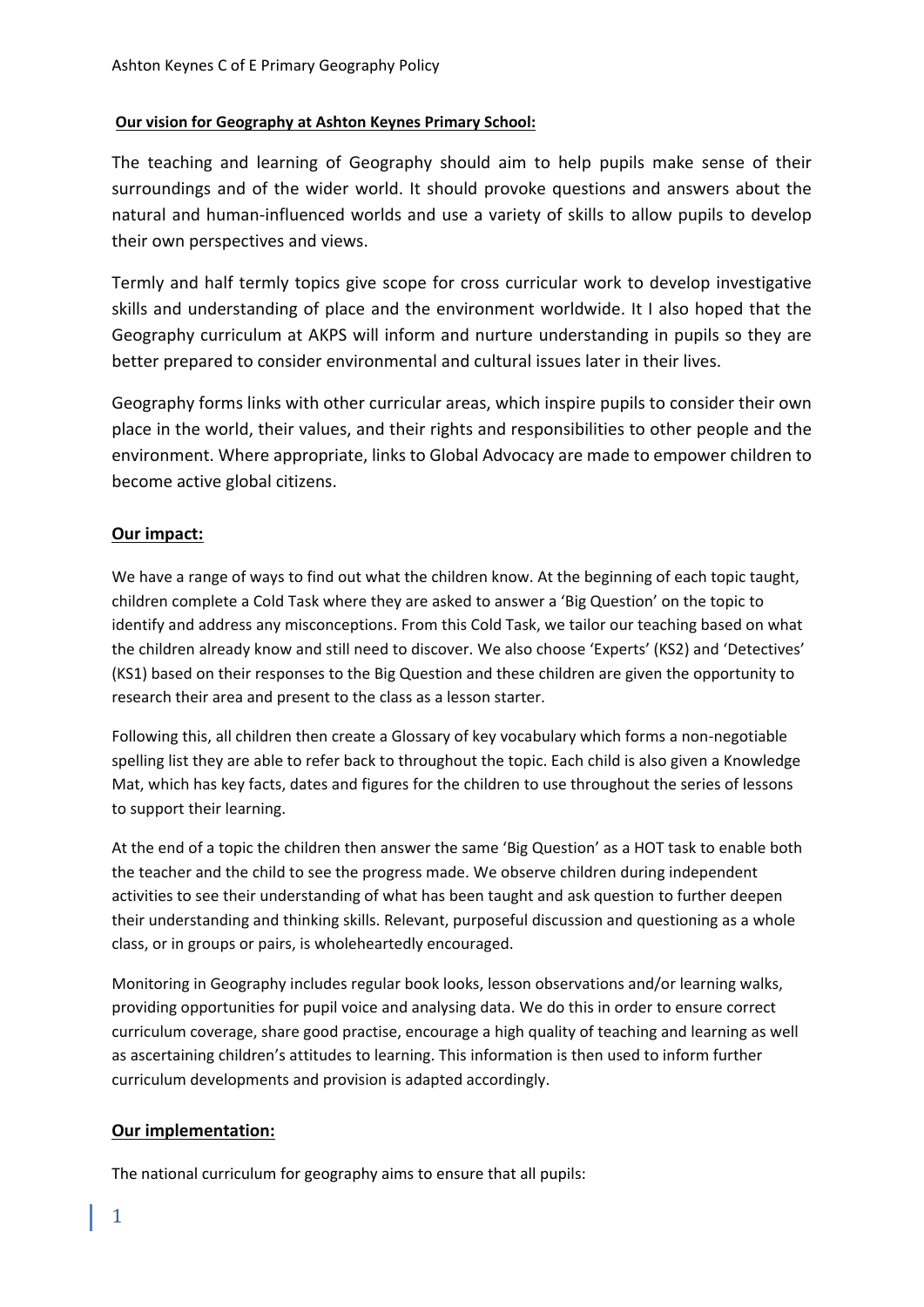- develop contextual knowledge of the location of globally significant places both terrestrial and marine – including their defining physical and human characteristics and how these provide a geographical context for understanding the actions of processes
- understand the processes that give rise to key physical and human geographical features of the world, how these are interdependent and how they bring about spatial variation and change over time
- are competent in the geographical skills needed to:
- collect, analyse and communicate with a range of data gathered through experiences of fieldwork that deepen their understanding of geographical processes
- interpret a range of sources of geographical information, including maps, diagrams, globes, aerial photographs and Geographical Information Systems (GIS)
- communicate geographical information in a variety of ways, including through maps, numerical and quantitative skills and writing at length.

# **Geography National Curriculum**

# Children in Key Stage 1 should be taught:

Pupils should develop an awareness of their locality and the geographical features of where they live including the location of the UK in the world. They will develop an understanding of the world and the location of continents, seas and oceans on a world map. The children will begin to understand about how weather and climate can be measured and how human actions can affect this. They will discover where some animals are naturally located in the wild. They will begin to understand where food is produced and how it gets to them. They will study features of a different continent of the world each year in terms of its location, climate and diversity of culture. Their fieldwork opportunities will be based in their locality.

### Children in Key Stage 2 should be taught:

Children in the KS2 will develop the work they have accessed in KS1 and be expected to build upon their geographical understanding and vocabulary. They will study the water cycle; the physical geography of mountains, volcanoes, earthquakes and climate change. They will look for similarities and differences between their own locality and other contracting localities (coastal & mountainous) during their annual residential field trips. They will study that statutory elements of the KS2 national curriculum and develop research skills whilst studying a different continent of the world each year.

### **Assessment**

### **Evidence of pupils' attainment will come from:**

- Cold and Hot assessments
- Observation of children at work, individually or in groups.
- Questioning and listening to pupils.
- Assessing written work.

### **Differentiation for pupils will be planned in terms of:**